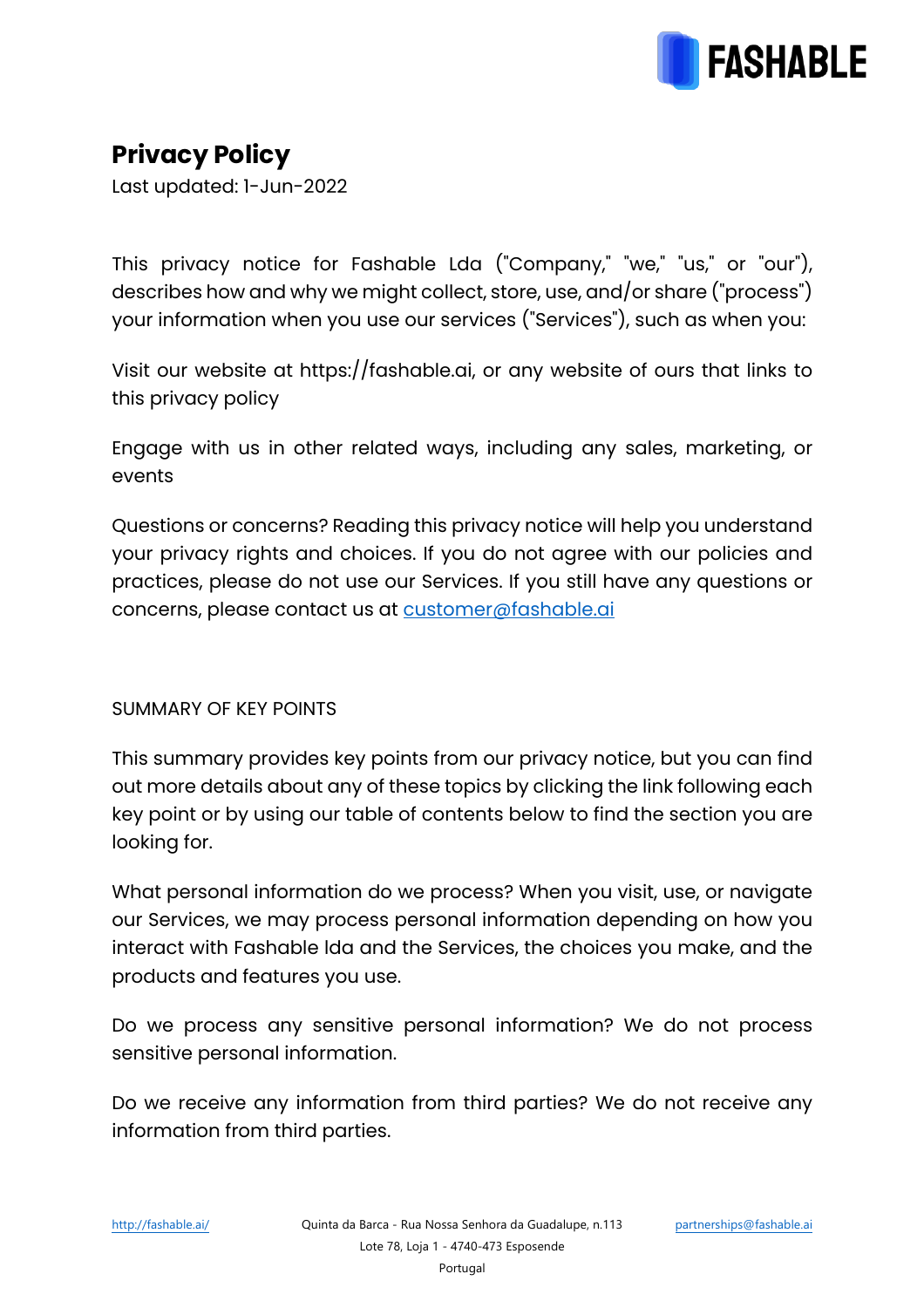

How do we process your information? We process your information to provide, improve, and administer our Services, communicate with you, for security and fraud prevention, and to comply with law. We may also process your information for other purposes with your consent. We process your information only when we have a valid legal reason to do so.

In what situations and with which parties do we share personal information?

We may share information in specific situations and with specific third parties..

What are your rights? Depending on where you are located geographically, the applicable privacy law may mean you have certain rights regarding your personal information.

How do I exercise my rights? The easiest way to exercise your rights is contacting us. We will consider and act upon any request in accordance with applicable data protection laws.

#### **TABLE OF CONTENTS**

- 1. WHAT INFORMATION DO WE COLLECT?
- 2. HOW DO WE PROCESS YOUR INFORMATION?
- 3. WHAT LEGAL BASES DO WE RELY ON TO PROCESS YOUR PERSONAL INFORMATION?
- 4. WHEN AND WITH WHOM DO WE SHARE YOUR PERSONAL INFORMATION?
- 5. HOW DO WE HANDLE YOUR SOCIAL LOGINS?
- 6. HOW LONG DO WE KEEP YOUR INFORMATION?
- 7. WHAT ARE YOUR PRIVACY RIGHTS?
- 8. CONTROLS FOR DO-NOT-TRACK FEATURES
- 9. DO CALIFORNIA RESIDENTS HAVE SPECIFIC PRIVACY RIGHTS?
- 10. DO WE MAKE UPDATES TO THIS NOTICE?
- 11. HOW CAN YOU CONTACT US ABOUT THIS NOTICE?

12. HOW CAN YOU REVIEW, UPDATE, OR DELETE THE DATA WE COLLECT FROM YOU?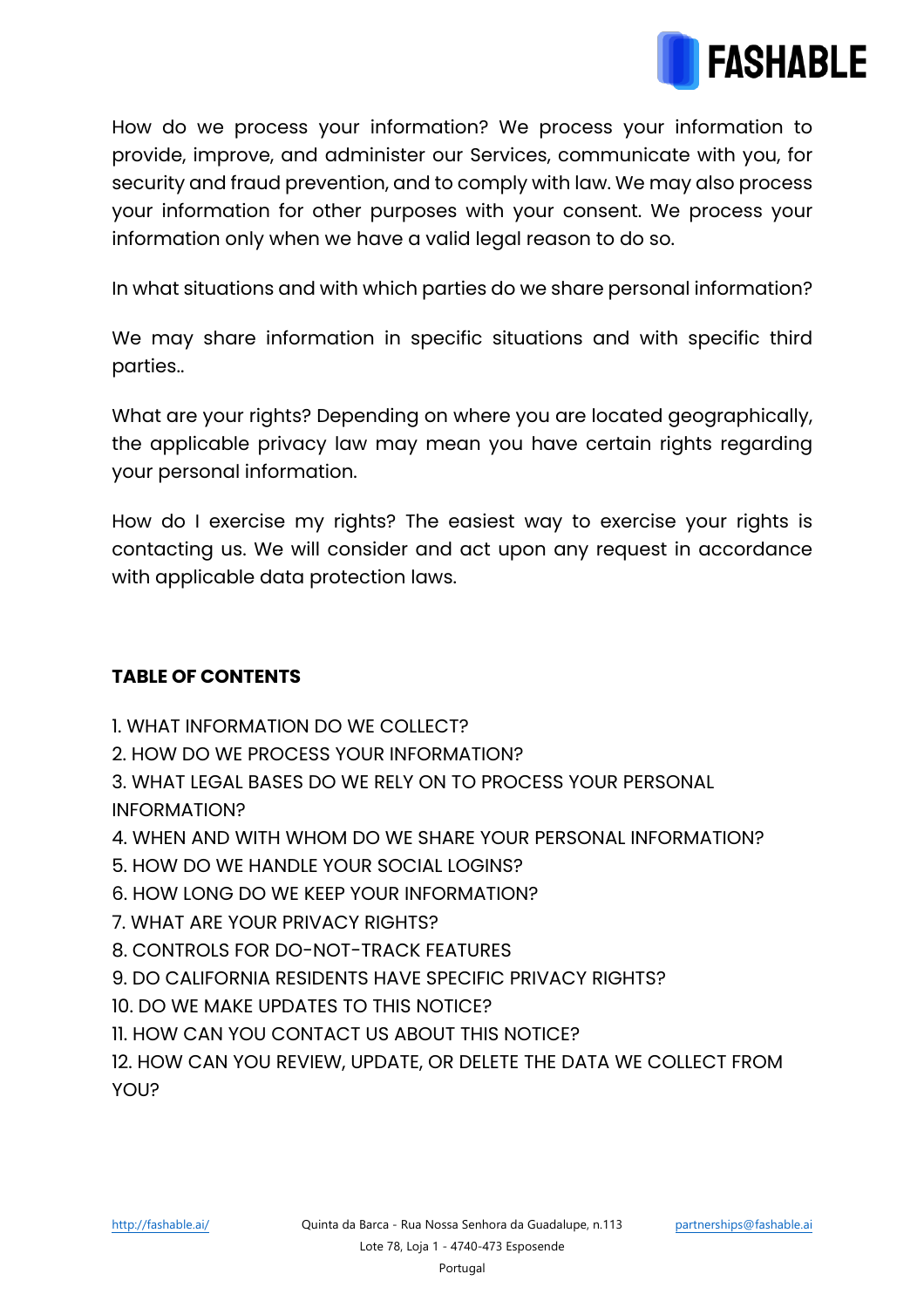

1. WHAT INFORMATION DO WE COLLECT? Personal information you disclose to us

In Short: We collect personal information that you provide to us.

We collect personal information that you voluntarily provide to us when you register on the Services, express an interest in obtaining information about us or our products and Services, when you participate in activities on the Services, or otherwise when you contact us.

Personal Information Provided by You. The personal information that we collect depends on the context of your interactions with us and the Services, the choices you make, and the products and features you use. The personal information we collect may include the following:

Names; email; addresses; usernames; billing addresses; mailing addresses; phone numbers; debit/credit card numbers.

Sensitive Information. We do not process sensitive information.

Social Media Login Data. We may provide you with the option to register with us using your existing social media account details, like your Facebook, Twitter, or other social media account. If you choose to register in this way, we will collect the information described in the section called "HOW DO WE HANDLE YOUR SOCIAL LOGINS?" below.

All personal information that you provide to us must be true, complete, and accurate, and you must notify us of any changes to such personal information.

Information automatically collected

In Short: Some information  $-$  such as your Internet Protocol (IP) address and/or browser and device characteristics  $-$  is collected automatically when you visit our Services.

We automatically collect certain information when you visit, use, or navigate the Services. This information does not reveal your specific identity (like your name or contact information) but may include device and usage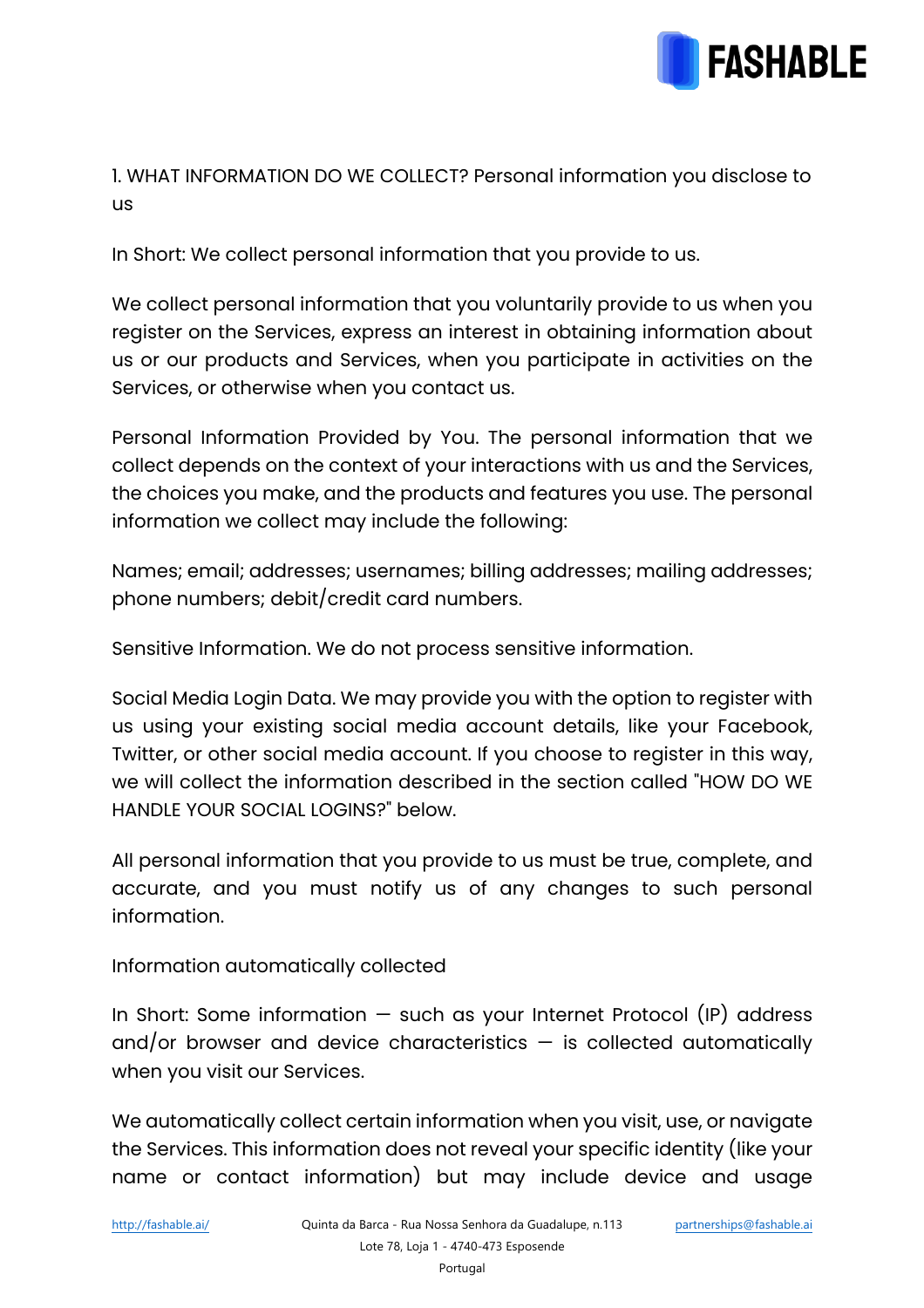

information, such as your IP address, browser and device characteristics, operating system, language preferences, referring URLs, device name, country, location, information about how and when you use our Services, and other technical information. This information is primarily needed to maintain the security and operation of our Services, and for our internal analytics and reporting purposes.

The information we collect includes:

Log and Usage Data. Log and usage data is service-related, diagnostic, usage, and performance information our servers automatically collect when you access or use our Services and which we record in log files. Depending on how you interact with us, this log data may include your IP address, device information, browser type, and settings and information about your activity in the Services (such as the date/time stamps associated with your usage, pages and files viewed, searches, and other actions you take such as which features you use), device event information (such as system activity, error reports (sometimes called "crash dumps"), and hardware settings).

Location Data. We collect location data such as information about your device's location, which can be either precise or imprecise. How much information we collect depends on the type and settings of the device you use to access the Services. For example, we may use GPS and other technologies to collect geolocation data that tells us your current location (based on your IP address). You can opt out of allowing us to collect this information either by refusing access to the information or by disabling your Location setting on your device. However, if you choose to opt out, you may not be able to use certain aspects of the Services.

#### 2. HOW DO WE PROCESS YOUR INFORMATION?

In Short: We process your information to provide, improve, and administer our Services, communicate with you, for security and fraud prevention, and to comply with law. We may also process your information for other purposes with your consent.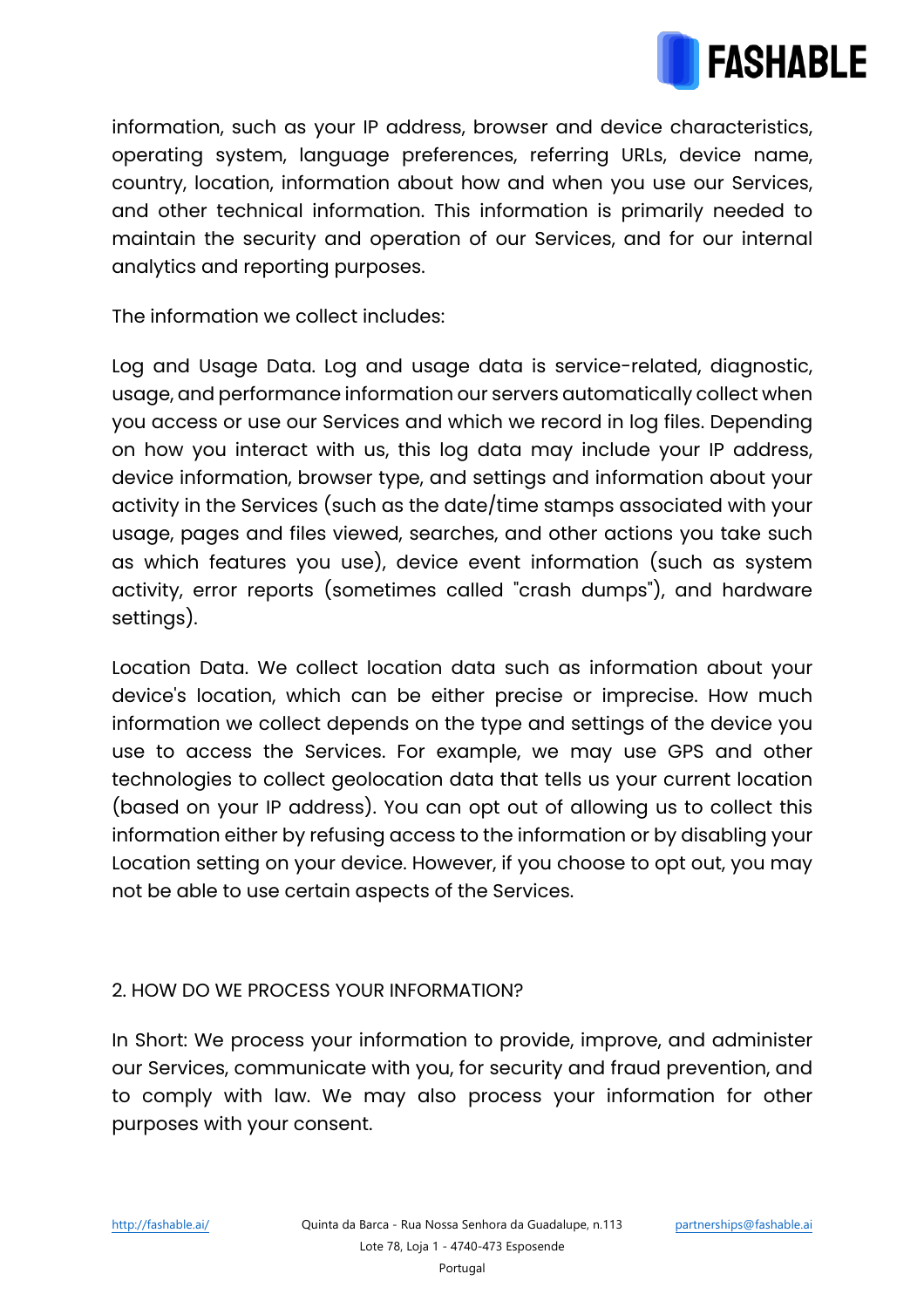

We process your personal information for a variety of reasons, depending on how you interact with our Services, including:

To facilitate account creation and authentication and otherwise manage user accounts. We may process your information so you can create and log in to your account, as well as keep your account in working order.

To save or protect an individual's vital interest. We may process your information when necessary to save or protect an individual's vital interest, such as to prevent harm.

## 3. WHAT LEGAL BASES DO WE RELY ON TO PROCESS YOUR INFORMATION?

In Short: We only process your personal information when we believe it is necessary and we have a valid legal reason (i.e., legal basis) to do so under applicable law, like with your consent, to comply with laws, to provide you with services to enter into or fulfill our contractual obligations, to protect your rights, or to fulfill our legitimate business interests.

If you are located in the EU or UK, this section applies to you.

The General Data Protection Regulation (GDPR) and UK GDPR require us to explain the valid legal bases we rely on in order to process your personal information. As such, we may rely on the following legal bases to process your personal information:

Consent. We may process your information if you have given us permission (i.e., consent) to use your personal information for a specific purpose. You can withdraw your consent at any time.

Legal Obligations. We may process your information where we believe it is necessary for compliance with our legal obligations, such as to cooperate with a law enforcement body or regulatory agency, exercise or defend our legal rights, or disclose your information as evidence in litigation in which we are involved. Vital Interests. We may process your information where we believe it is necessary to protect your vital interests or the vital interests of a third party, such as situations involving potential threats to the safety of any person.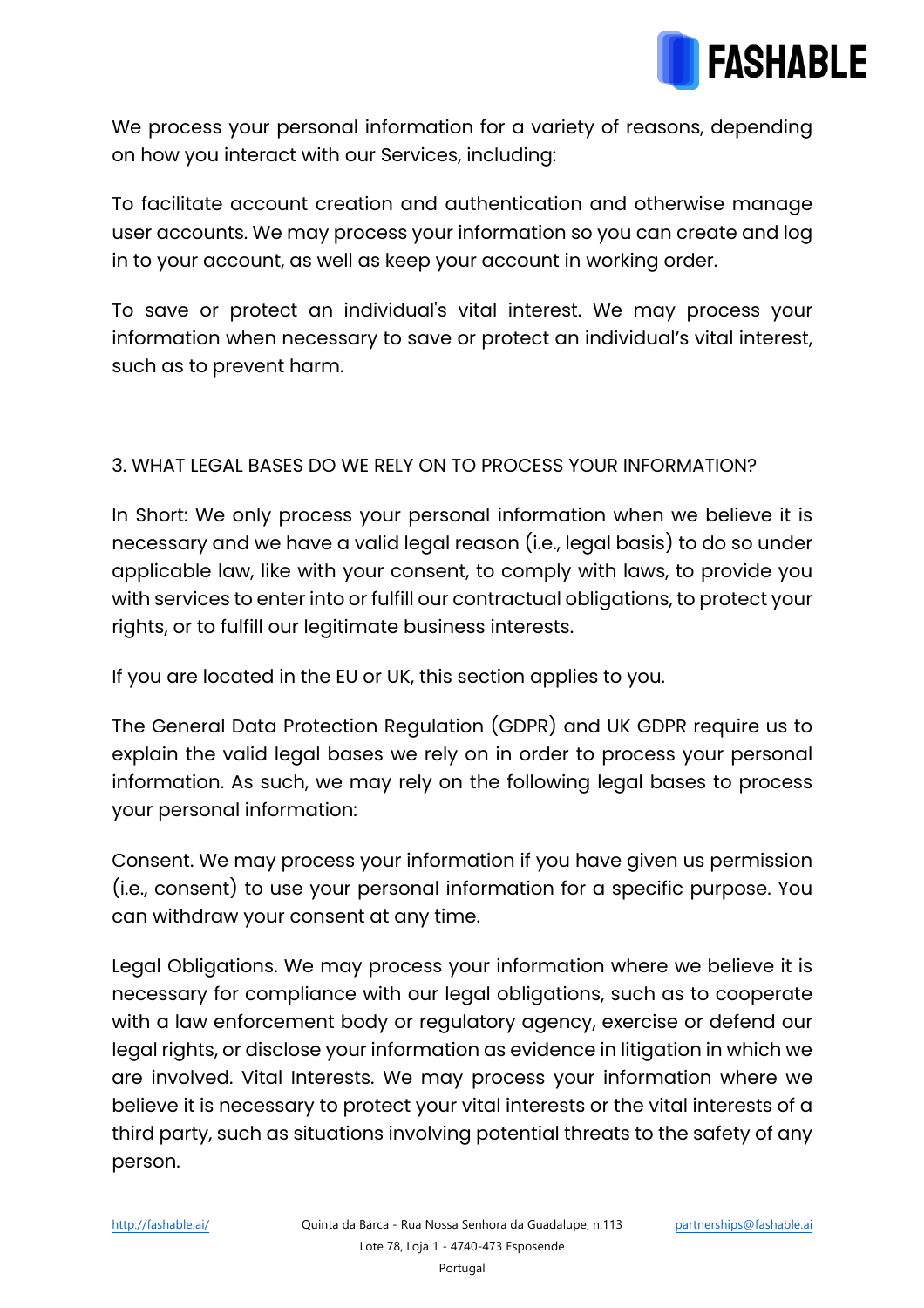

If you are located in Canada, this section applies to you.

We may process your information if you have given us specific permission (i.e., express consent) to use your personal information for a specific purpose, or in situations where your permission can be inferred (i.e., implied consent). You can withdraw your consent at any time.

In some exceptional cases, we may be legally permitted under applicable law to process your information without your consent, including, for example:

If collection is clearly in the interests of an individual and consent cannot be obtained in a timely way

For investigations and fraud detection and prevention For business transactions provided certain conditions are met

If it is contained in a witness statement and the collection is necessary to assess, process, or settle an insurance claim

If we have reasonable grounds to believe an individual has been, is, or may be victim of financial abuse

If it is reasonable to expect collection and use with consent would compromise the availability or the accuracy of the information and the collection is reasonable for purposes related to investigating a breach of an agreement or a contravention of the laws of Canada or a province

If disclosure is required to comply with a subpoena, warrant, court order, or rules of the court relating to the production of records

If it was produced by an individual in the course of their employment, business, or profession and the collection is consistent with the purposes for which the information was produced

If the collection is solely for journalistic, artistic, or literary purposes If the information is publicly available and is specified by the regulations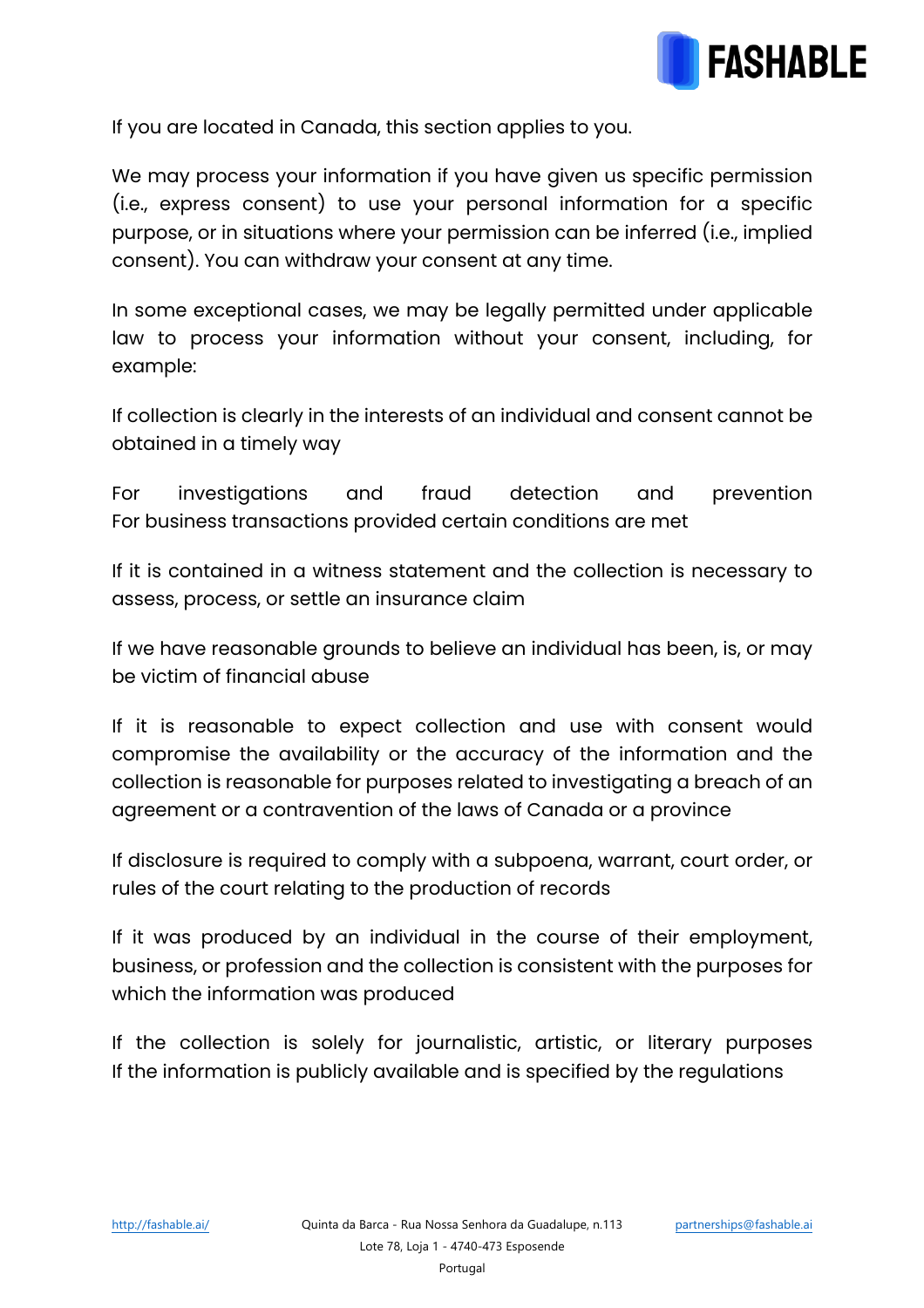

#### 4. WHEN AND WITH WHOM DO WE SHARE YOUR PERSONAL INFORMATION?

In Short: We may share information in specific situations described in this section and/or with the following third parties.

We may need to share your personal information in the following situations:

Business Transfers. We may share or transfer your information in connection with, or during negotiations of, any merger, sale of company assets, financing, or acquisition of all or a portion of our business to another company.

Affiliates. We may share your information with our affiliates, in which case we will require those affiliates to honor this privacy notice. Affiliates include our parent company and any subsidiaries, joint venture partners, or other companies that we control or that are under common control with us.

Business Partners. We may share your information with our business partners to offer you certain products, services, or promotions.

#### 5. HOW DO WE HANDLE YOUR SOCIAL LOGINS?

In Short: If you choose to register or log in to our services using a social media account, we may have access to certain information about you.

Our Services offer you the ability to register and log in using your third-party social media account details (like your Facebook or Twitter logins). Where you choose to do this, we will receive certain profile information about you from your social media provider. The profile information we receive may vary depending on the social media provider concerned, but will often include your name, email address, friends list, and profile picture, as well as other information you choose to make public on such a social media platform.

We will use the information we receive only for the purposes that are described in this privacy notice or that are otherwise made clear to you on the relevant Services. Please note that we do not control, and are not responsible for, other uses of your personal information by your third-party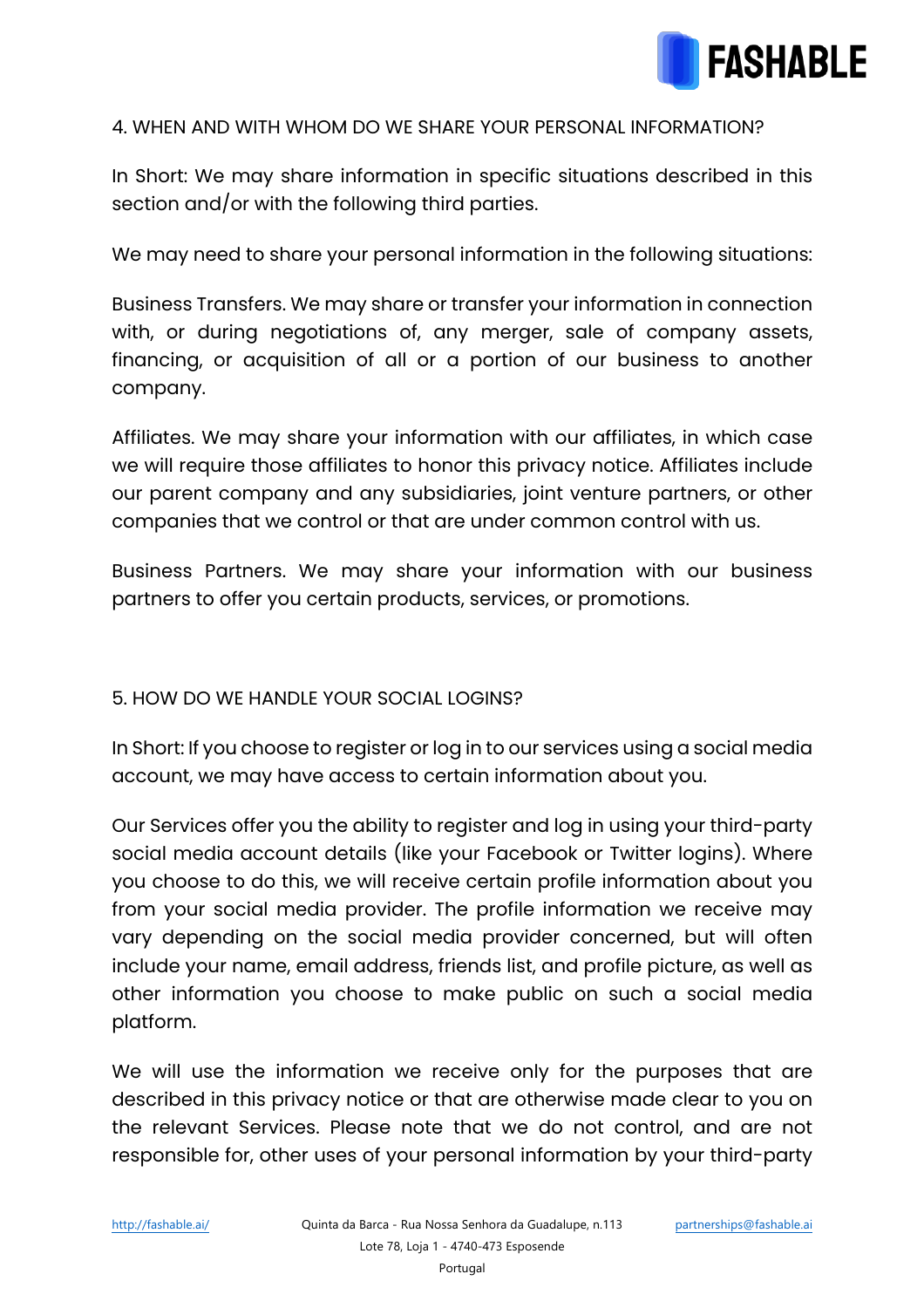

social media provider. We recommend that you review their privacy notice to understand how they collect, use, and share your personal information, and how you can set your privacy preferences on their sites and apps.

### 6. HOW LONG DO WE KEEP YOUR INFORMATION?

In Short: We keep your information for as long as necessary to fulfill the purposes outlined in this privacy notice unless otherwise required by law.

We will only keep your personal information for as long as it is necessary for the purposes set out in this privacy notice, unless a longer retention period is required or permitted by law (such as tax, accounting, or other legal requirements). No purpose in this notice will require us keeping your personal information for longer than the period of time in which users have an account with us.

When we have no ongoing legitimate business need to process your personal information, we will either delete or anonymize such information, or, if this is not possible (for example, because your personal information has been stored in backup archives), then we will securely store your personal information and isolate it from any further processing until deletion is possible.

#### 7. WHAT ARE YOUR PRIVACY RIGHTS?

In Short: In some regions, such as the European Economic Area (EEA), United Kingdom (UK), and Canada, you have rights that allow you greater access to and control over your personal information. You may review, change, or terminate your account at any time.

In some regions (like the EEA, UK, and Canada), you have certain rights under applicable data protection laws. These may include the right (i) to request access and obtain a copy of your personal information, (ii) to request rectification or erasure; (iii) to restrict the processing of your personal information; and (iv) if applicable, to data portability. In certain circumstances, you may also have the right to object to the processing of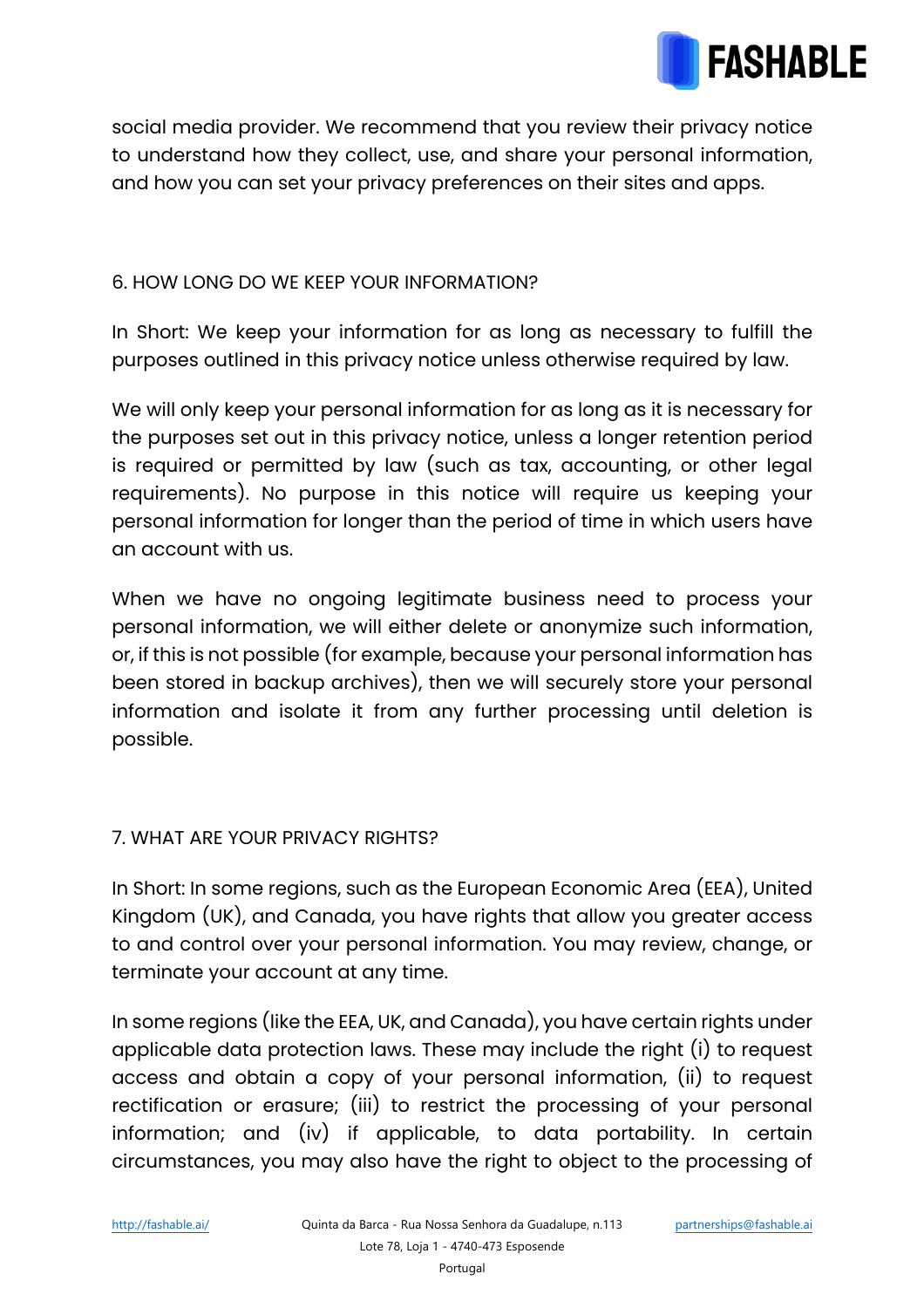

your personal information. You can make such a request by contacting us by using the contact details provided in the section "HOW CAN YOU CONTACT US ABOUT THIS NOTICE?" below.

We will consider and act upon any request in accordance with applicable data protection laws.

If you are located in the EEA or UK and you believe we are unlawfully processing your personal information, you also have the right to complain to your local data protection supervisory authority. You can find their contact details here:

https://ec.europa.eu/justice/dataprotection/bodies/authorities/index\_en.htm

If you are located in Switzerland, the contact details for the data protection authorities are available here:

https://www.edoeb.admin.ch/edoeb/en/home.htm

Withdrawing your consent: If we are relying on your consent to process your personal information, which may be express and/or implied consent depending on the applicable law, you have the right to withdraw your consent at any time. You can withdraw your consent at any time by contacting us by using the contact details provided in the section "HOW CAN YOU CONTACT US ABOUT THIS NOTICE?" below or updating your preferences.

However, please note that this will not affect the lawfulness of the processing before its withdrawal, nor when applicable law allows, will it affect the processing of your personal information conducted in reliance on lawful processing grounds other than consent.

Opting out of marketing and promotional communications: You can unsubscribe from our marketing and promotional communications at any time by clicking on the unsubscribe link in the emails that we send, or by contacting us using the details provided in the section "HOW CAN YOU CONTACT US ABOUT THIS NOTICE?" below. You will then be removed from the marketing lists. However, we may still communicate with you  $-$  for example, to send you service-related messages that are necessary for the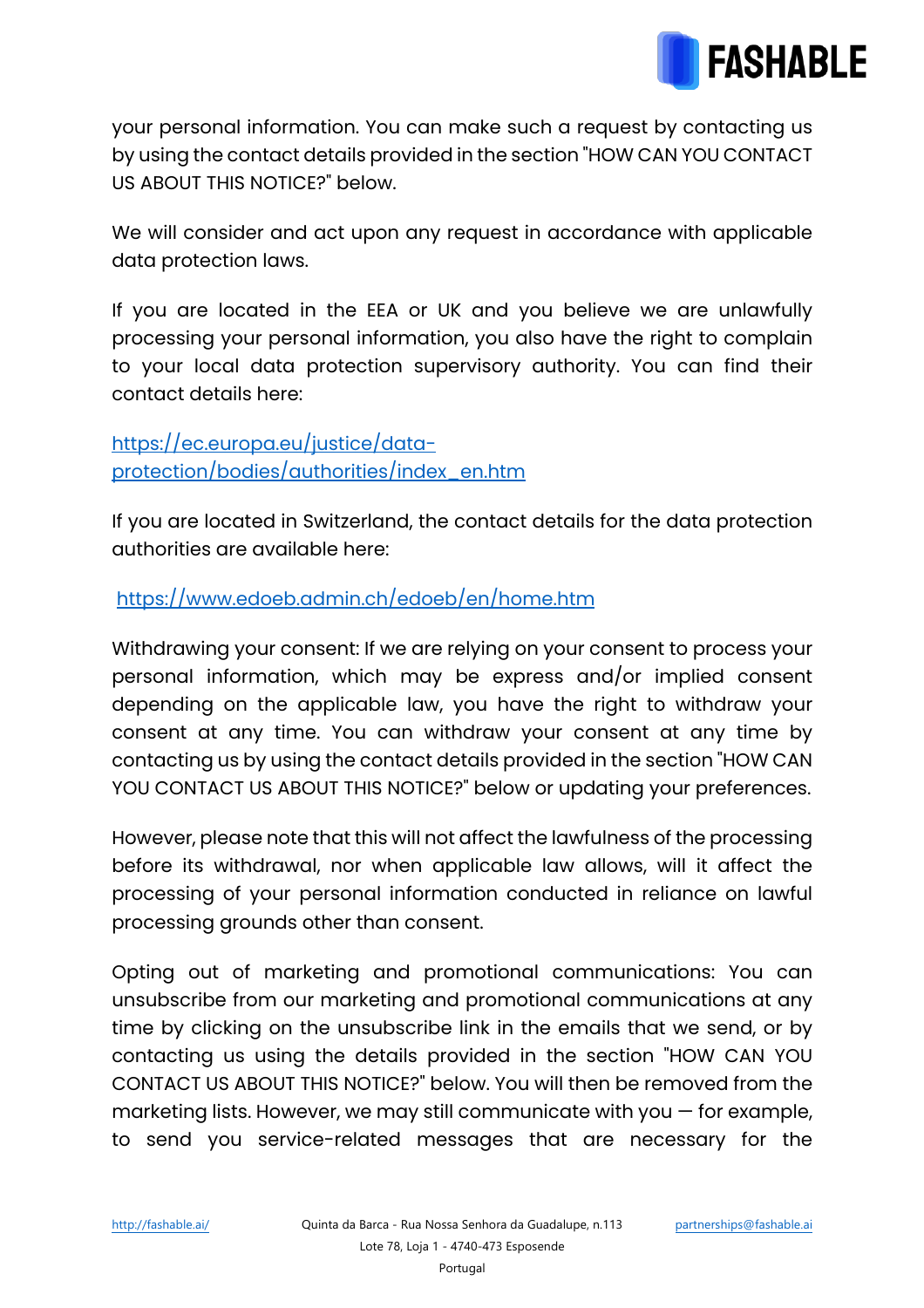

administration and use of your account, to respond to service requests, or for other non-marketing purposes.

## Account Information

If you would at any time like to review or change the information in your account or terminate your account, you can:

Log in to your account settings and update your user account.

Upon your request to terminate your account, we will deactivate or delete your account and information from our active databases. However, we may retain some information in our files to prevent fraud, troubleshoot problems, assist with any investigations, enforce our legal terms and/or comply with applicable legal requirements.

## 8. CONTROLS FOR DO-NOT-TRACK FEATURES

Most web browsers and some mobile operating systems and mobile applications include a Do-Not-Track ("DNT") feature or setting you can activate to signal your privacy preference not to have data about your online browsing activities monitored and collected. At this stage no uniform technology standard for recognizing and implementing DNT signals has been finalized. As such, we do not currently respond to DNT browser signals or any other mechanism that automatically communicates your choice not to be tracked online. If a standard for online tracking is adopted that we must follow in the future, we will inform you about that practice in a revised version of this privacy notice.

#### 9. DO CALIFORNIA RESIDENTS HAVE SPECIFIC PRIVACY RIGHTS?

In Short: Yes, if you are a resident of California, you are granted specific rights regarding access to your personal information.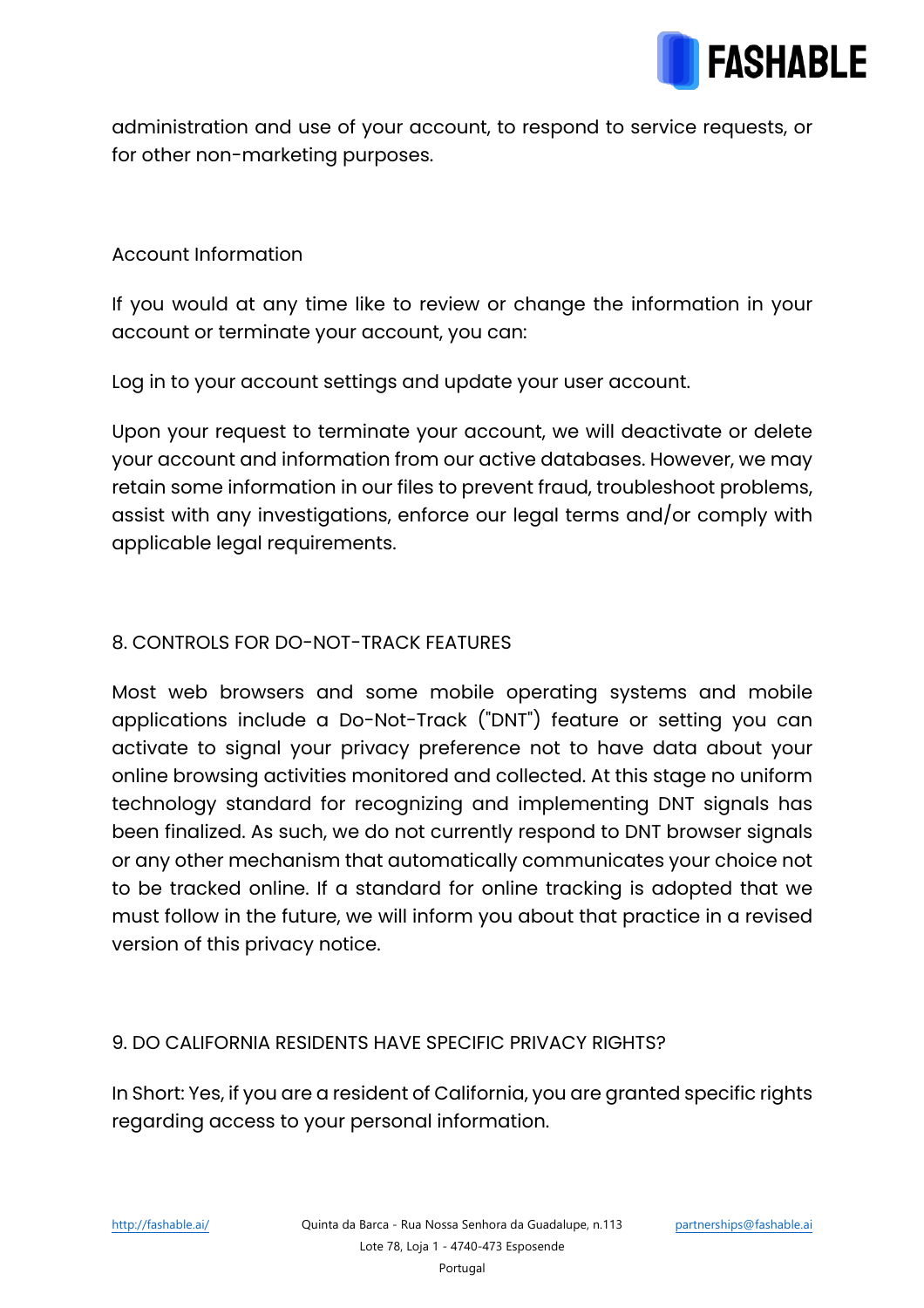

California Civil Code Section 1798.83, also known as the "Shine The Light" law, permits our users who are California residents to request and obtain from us, once a year and free of charge, information about categories of personal information (if any) we disclosed to third parties for direct marketing purposes and the names and addresses of all third parties with which we shared personal information in the immediately preceding calendar year. If you are a California resident and would like to make such a request, please submit your request in writing to us using the contact information provided below.

If you are under 18 years of age, reside in California, and have a registered account with Services, you have the right to request removal of unwanted data that you publicly post on the Services. To request removal of such data, please contact us using the contact information provided below and include the email address associated with your account and a statement that you reside in California. We will make sure the data is not publicly displayed on the Services, but please be aware that the data may not be completely or comprehensively removed from all our systems (e.g., backups, etc.).

#### CCPA Privacy Notice

The California Code of Regulations defines a "resident" as:

(1) every individual who is in the State of California for other than a temporary or transitory purpose and

(2) every individual who is domiciled in the State of California who is outside the State of California for a temporary or transitory purpose

All other individuals are defined as "non-residents." If this definition of "resident" applies to you, we must adhere to certain rights and obligations regarding your personal information.

How do we use and share your personal information?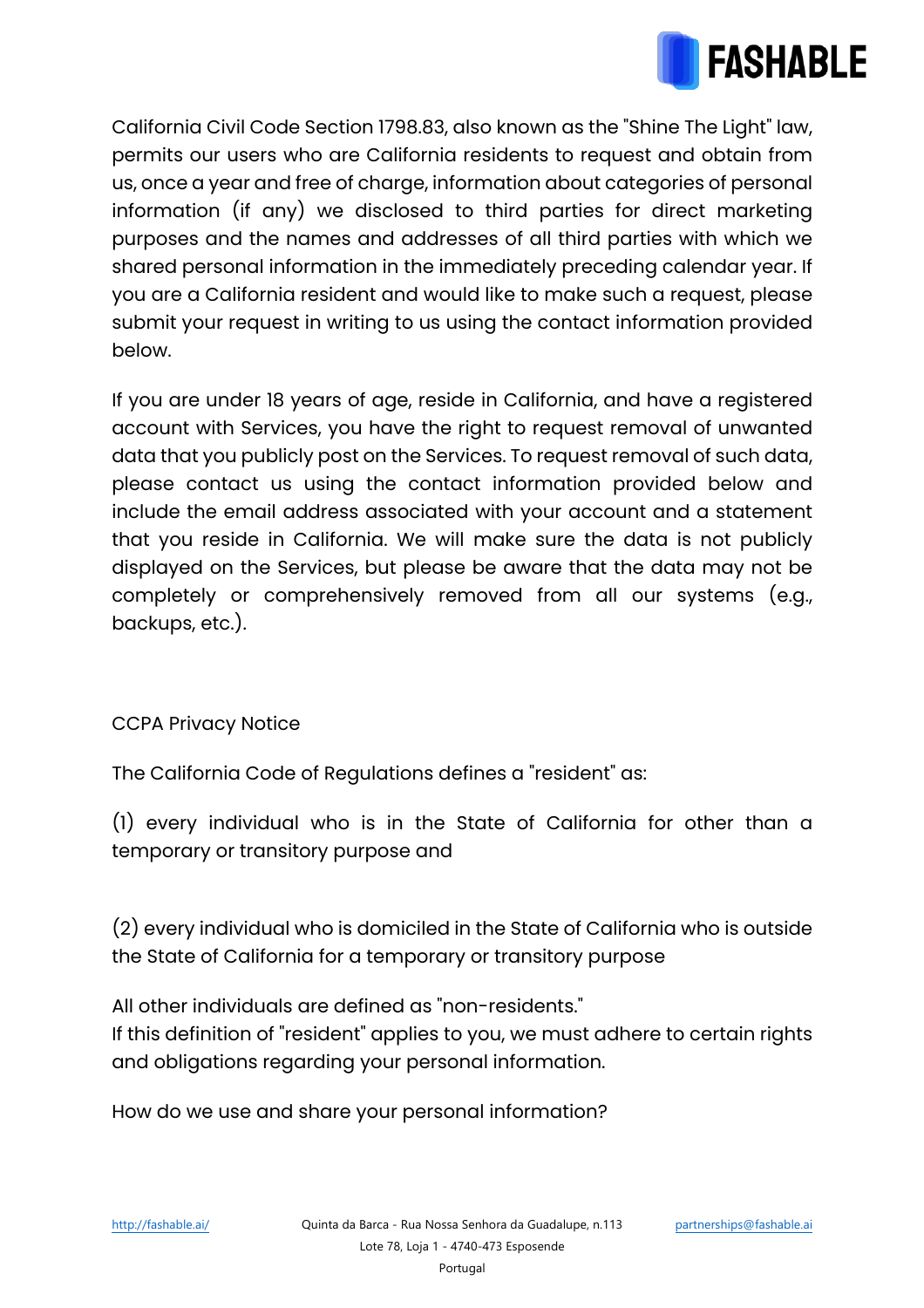

More information about our data collection and sharing practices can be found in this privacy notice.

You may contact us by email at admin@fashable.ai, by calling at +351 253 095 092, or by referring to the contact details at the bottom of this document.

If you are using an authorized agent to exercise your right to opt out we may deny a request if the authorized agent does not submit proof that they have been validly authorized to act on your behalf.

Will your information be shared with anyone else?

We may disclose your personal information with our service providers pursuant to a written contract between us and each service provider. Each service provider is a for- profit entity that processes the information on our behalf.

We may use your personal information for our own business purposes, such as for undertaking internal research for technological development and demonstration. This is not considered to be "selling" of your personal information.

Fashable lda has not disclosed or sold any personal information to third parties for a business or commercial purpose in the preceding twelve (12) months. Fashable Lda will not sell personal information in the future belonging to website visitors, users, and other consumers.

Your rights with respect to your personal data

Right to request deletion of the data  $-$  Request to delete

You can ask for the deletion of your personal information. If you ask us to delete your personal information, we will respect your request and delete your personal information, subject to certain exceptions provided by law, such as (but not limited to) the exercise by another consumer of his or her right to free speech, our compliance requirements resulting from a legal obligation, or any processing that may be required to protect against illegal activities.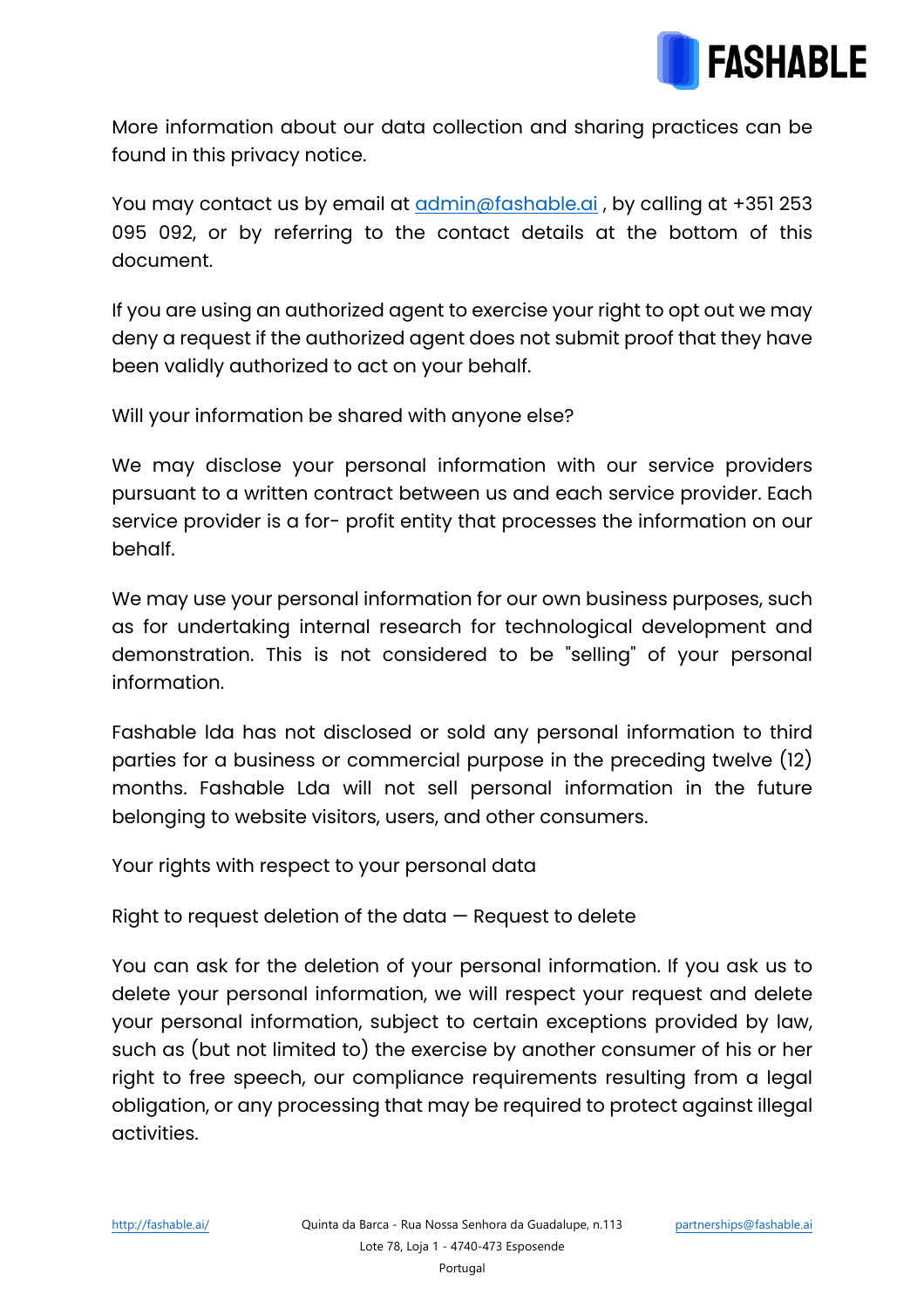

Right to be informed — Request to know

Depending on the circumstances, you have a right to know: whether we collect and use your personal information; the categories of personal information that we collect; the purposes for which the collected personal information is used; whether we sell your personal information to third parties;

the categories of personal information that we sold or disclosed for a business purpose;

the categories of third parties to whom the personal information was sold or disclosed for a business purpose; and

the business or commercial purpose for collecting or selling personal information.

In accordance with applicable law, we are not obligated to provide or delete consumer information that is de-identified in response to a consumer request or to re- identify individual data to verify a consumer request.

Right to Non-Discrimination for the Exercise of a Consumer's Privacy Rights We will not discriminate against you if you exercise your privacy rights. Verification process

Upon receiving your request, we will need to verify your identity to determine you are the same person about whom we have the information in our system. These verification efforts require us to ask you to provide information so that we can match it with information you have previously provided us. For instance, depending on the type of request you submit, we may ask you to provide certain information so that we can match the information you provide with the information we already have on file, or we may contact you through a communication method (e.g., phone or email) that you have previously provided to us. We may also use other verification methods as the circumstances dictate.

We will only use personal information provided in your request to verify your identity or authority to make the request. To the extent possible, we will avoid requesting additional information from you for the purposes of verification. However, if we cannot verify your identity from the information already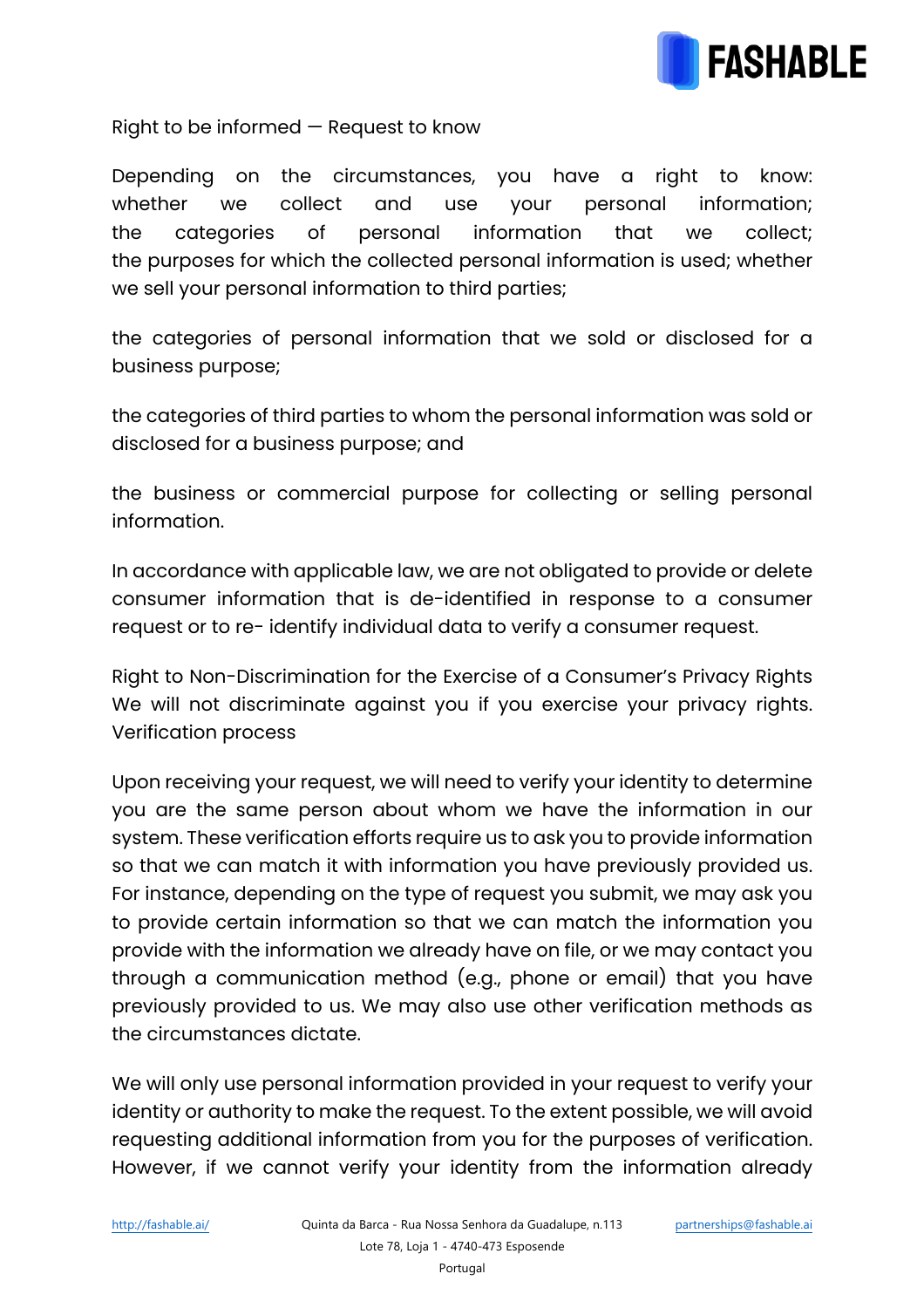

maintained by us, we may request that you provide additional information for the purposes of verifying your identity and for security or fraudprevention purposes. We will delete such additionally provided information as soon as we finish verifying you.

Other privacy rights

You may object to the processing of your personal information.

You may request correction of your personal data if it is incorrect or no longer relevant, or ask to restrict the processing of the information.

You can designate an authorized agent to make a request under the CCPA on your behalf. We may deny a request from an authorized agent that does not submit proof that they have been validly authorized to act on your behalf in accordance with the CCPA.

You may request to opt out from future selling of your personal information to third parties. Upon receiving an opt-out request, we will act upon the request as soon as feasibly possible, but no later than fifteen (15) days from the date of the request submission.

To exercise these rights, you can contact us by email at admin@fashable.ai, by calling toll-free at +351 253 095 092, or by referring to the contact details at the bottom of this document. If you have a complaint about how we handle your data, we would like to hear from you.

#### 10. DO WE MAKE UPDATES TO THIS NOTICE?

In Short: Yes, we will update this notice as necessary to stay compliant with relevant laws.

We may update this privacy notice from time to time. The updated version will be indicated by an updated "Revised" date and the updated version will be effective as soon as it is accessible. If we make material changes to this privacy notice, we may notify you either by prominently posting a notice of such changes or by directly sending you a notification. We encourage you